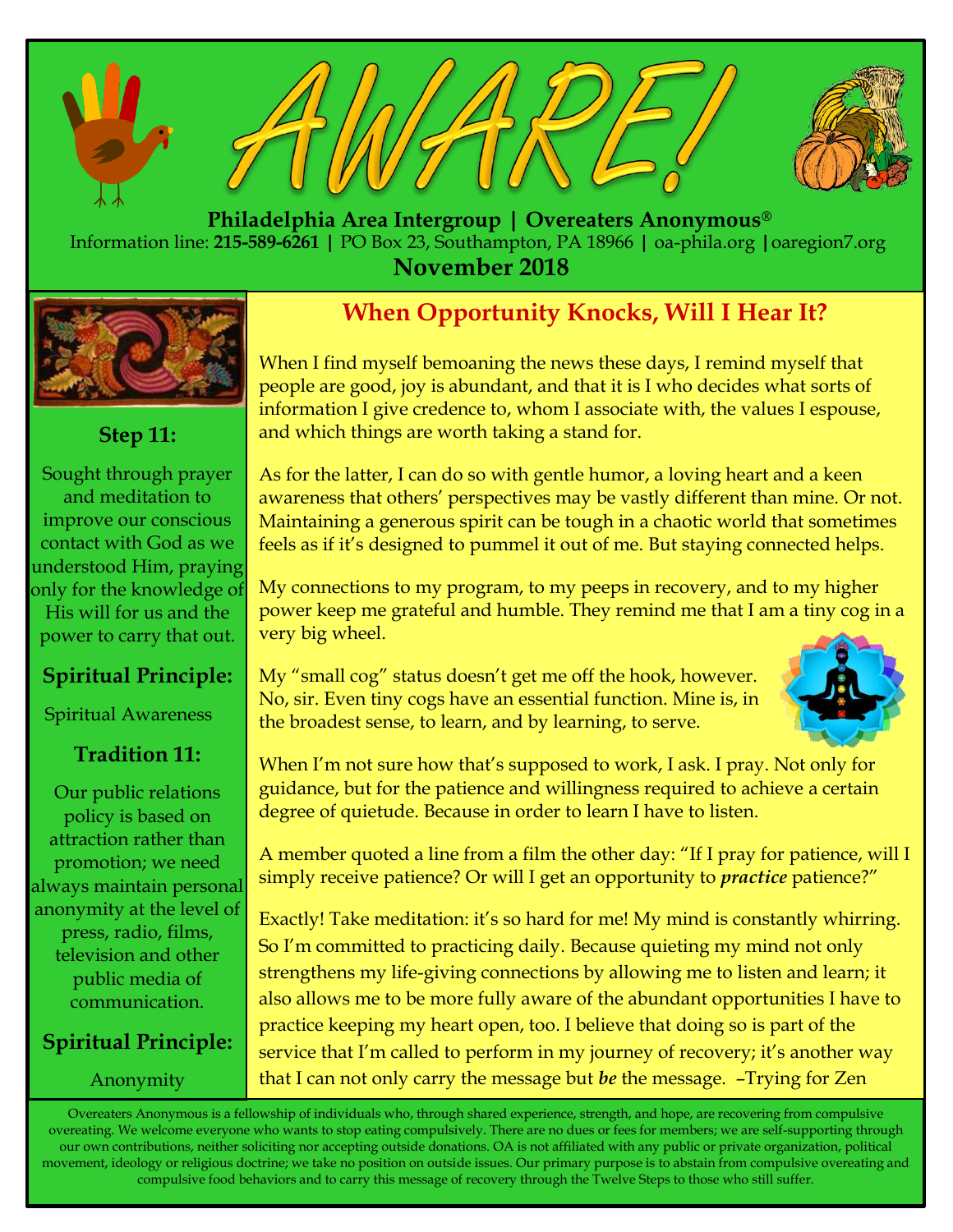





### Is food a problem for you? **OVEREATERS OT ALONE ANYMORE**

#### Dear Philadelphia Area Overeaters Anonymous Friends, We would like to take this opportunity to announce a new meeting that is under construction right now. It's the "Strength in Powerlessness" OA meeting.

A special, but certainly not the only, focus of the meeting<br>will be issues of relevance to people of color who are

dealing with compulsive overeating and other eating disorders. Perhaps you, someone in your family, a neighbor, friend or coworker may need us. Pass the word. There are no required payments, meals, or weigh-ins. Be assured that ALL are welcome. The only necessity is a desire to recover from the disease of compulsive overeating.

If you think this kind of meeting will add to your program of recovery, send an email with your contact info to aware@oaphila.org OR northword99@gmail.com

Someone will get back to you about upcoming information meetings.

"Work on your breakthrough abstinence until you break free." Join us for such a time as this. Open to newcomers.



9:00 - 9:30 AM - Fellowship 9:30 - 11:30 AM - Meeting - Speakers

Coffee / Tea / Water **50:50 Raffle Free Babysitting** 7<sup>th</sup> Tradition

- Ask-It Basket - Sharing

#### **HOSTED BY THE FELLOWSHIP OF HOPE GROUP**

**West Swamp Mennonite Church** 2501 Allentown Road Quakertown, PA 18951

Easy access off Q'town exit, **PA Turnpike! Questions? Contact Emmy (267) 767-2132** 





## **IDEA DAY International Day Experiencing Abstinence**



Saturday November 17, 2018 Overbrook Presbyterian Church 6376 City Avenue Philadelphia, PA 19151 Registration: 8:30am Workshop: 9am-1:30pm Suggested donation \$5 (please don't stay away if you can't pay) Lunch break included; bring your lunch Presented by Brandywine Intergroup (BIG) + Philadelphia Area Intergroup (PAIG) of OA

Info: contact Stephen L. (215) 232-1216 sliu202@yahoo.com



P.S. Get it? Gander? Heh heh. Gobble.

OA's World Service Office has announced that it's now using a new post office box for all correspondence, *including* contributions and Lifeline. Please share this info at your meetings! And from now on, please use this mailing address:

> **World Service Office** PO Box 44727 Rio Rancho, NM 87174-4727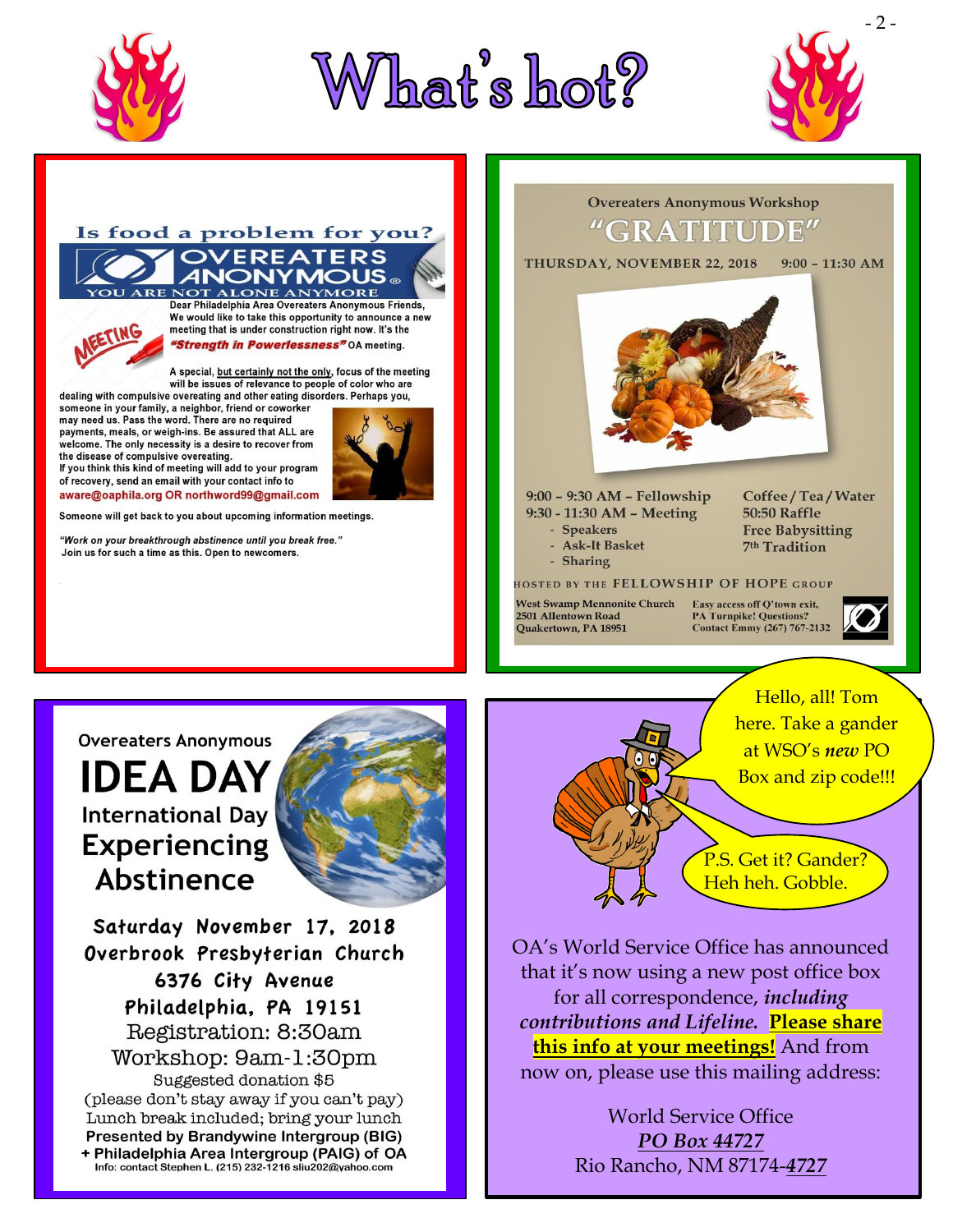## **Hoping to connect to another OAer? = a potential phone sponsor,**   $\odot$  = a willing ear, and  $\Box$  = an email contact! Hooray for outreach!

| Name       | Service   Phone      |              | Email                     | When?                   |
|------------|----------------------|--------------|---------------------------|-------------------------|
| Judy R.    | $\mathbf{R} + \odot$ | 215-603-1854 | n/a                       | 11am - 8 pm, Tu. - Sun. |
| Kate V.    | $T + ③ + ②$          | 215-350-4443 | kvalesky73@comcast.net    | Whenever                |
| Linda J.   | $\mathbf{r}$         | 215-663-9644 | n/a                       | $6pm - 9pm$             |
| Rick M.    | $\mathbf{r}$         | 215-785-5630 | Rickam1@Verizon.net       | 11am to 10pm            |
| Celeste S. | 口                    | n/a          | celeste.schor@gmail.com   | Whenever                |
| Sue        | 鳳                    | n/a          | Sac123058@comcast.net     | Whenever                |
| Jeff S.    | 雷星                   | 609-610-6193 | stoolmanjackson@yahoo.com | $10am - 9pm$            |
| Wendy K.   | 口                    | n/a          | wenknok@gmail.com         | Whenever                |
|            |                      |              |                           |                         |

## Aaaaand now…drum roll, please…! **OA's Top 10 Reasons to Join Us on IDEA Day!!!**



֕֜֡

## **Join Us! Here're the particulars:**

| Saturday, November 17, 2018        |  |  |  |
|------------------------------------|--|--|--|
| Overbrook Presbyterian Church      |  |  |  |
| 6376 City Ave., Philadelphia 19151 |  |  |  |

- Event: 9am 1:30pm. (Register @ 8:30.)
	- Suggested Donation \$5 (But please don't stay away if you can't pay.)
- Lunch break included; bring your own!

Contact Stephen L @ (215) 232-1216 or sliu202@yahoo.com.

- 10) Find out what IDEA day stands for: International Day Experiencing Abstinence, a time to begin or to reaffirm our abstinence from compulsive eating!
- 9) Meet your neighbors! The Brandywine & Philadelphia Area intergroups are combining forces for this event. Together we get better!
- 8) Hear a panel of speakers share their experience, strength and hope on how they get and stay abstinent!
- 7) Enjoy your own brown-bag lunch while listening to our keynote speaker!
- 6) Share your experience, strength and hope!
- 5) Service! Attending the workshop, meeting and greeting, setting up and cleaning up…opportunities abound!
- 4) Join the *International Abstinence* game and free raffle!!!

Woohoo!!

- 3) Take home special OA souvenirs!!!
- 2) Boost your recovery for the holiday season!
- 1) Abstinence! Abstinence! Abstinence!